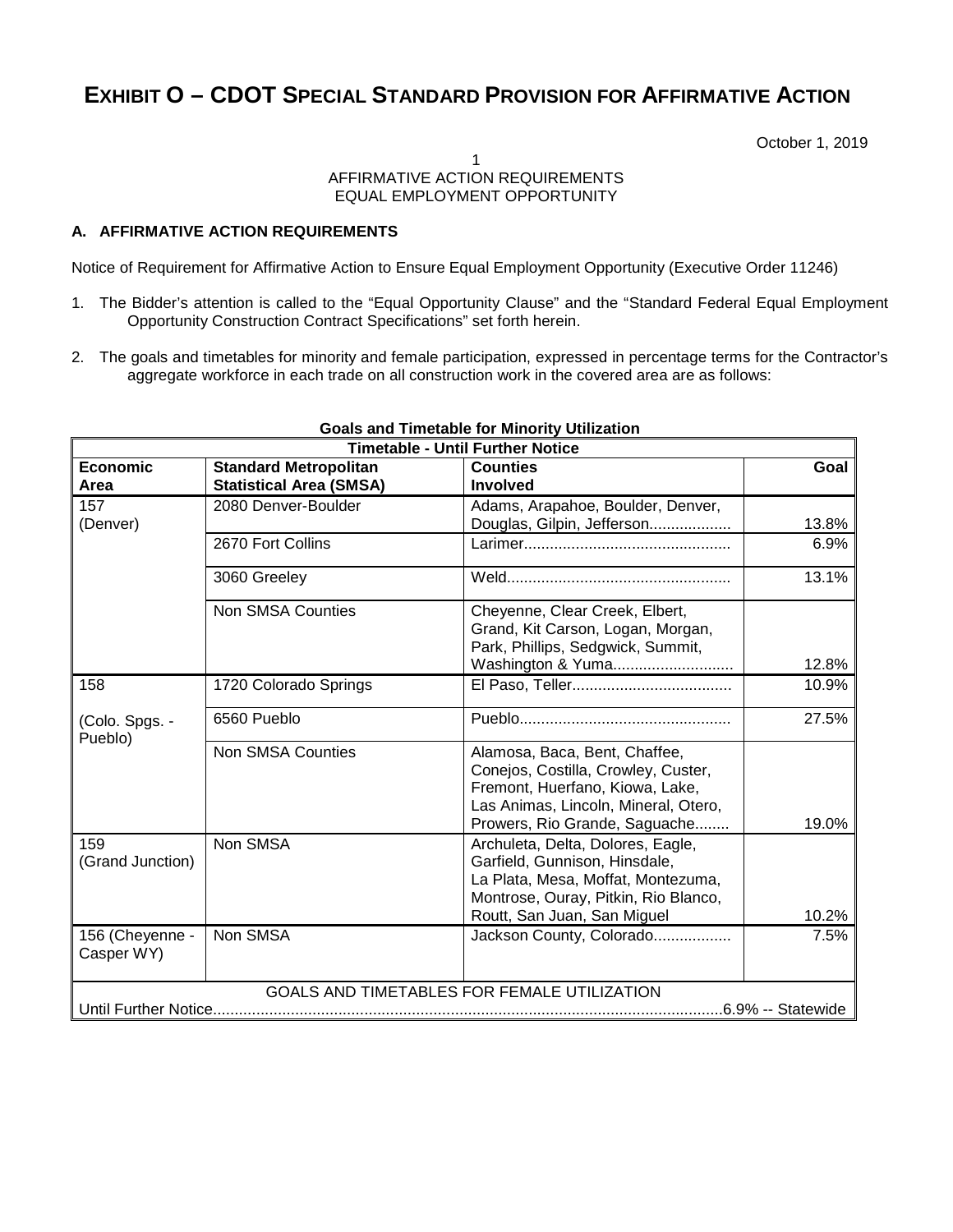- These goals are applicable to all the Contractor's construction work (whether or not it is Federal or federally assisted) performed in the covered area. If the Contractor performs construction work in a geographical area located outside of the covered area, it shall apply the goals established for such geographical area where the work is actually performed. With regard to this second area, the Contractor also is subject to the goals for both its federally involved and non-federally involved construction.
- The Contractor's compliance with the Executive Order and the regulations in 41 CFR Part 60-4 shall be based on its implementation of the Equal Opportunity Clause specific affirmative action obligations required by the specifications set forth in 41 CFR 60-4.3(a), and its efforts meet the goals established for the geographical area where the contract resulting form this solicitation is to be performed. The hours of minority and female employment and training must be substantially uniform throughout the length of the contract, and in each trade, and the Contractor shall make a good faith effort to employ minorities and women evenly on each of its projects. The transfer of minority or female employees or trainees from Contractor to Contractor or from project to project for the sole purpose of meeting the Contractor's goals shall be a violation of the contract, the Executive Order and the regulations in 41 CFR Par 60-4. Compliance with the goals will be measured against the total work hours performed.
	- 3. The Contractor shall provide written notification to the Director of the Office of Federal Contract Compliance Programs within 10 working days of award of any construction subcontract in excess of \$10,000 at any tier for construction work under the contract resulting from this solicitation. The notification shall list the name, address and telephone number of the subcontractor; employer identification number; estimated dollar amount of the subcontract; estimated starting and completion dates of the subcontract; and the geographical area in which the contract is to be performed.
	- 4. As used in this specification, and in the contract resulting from this solicitation, the "covered area" is the county or counties shown on the Invitation for Bids and on the plans. In cases where the work is in two or more counties covered by differing percentage goals, the highest percentage will govern.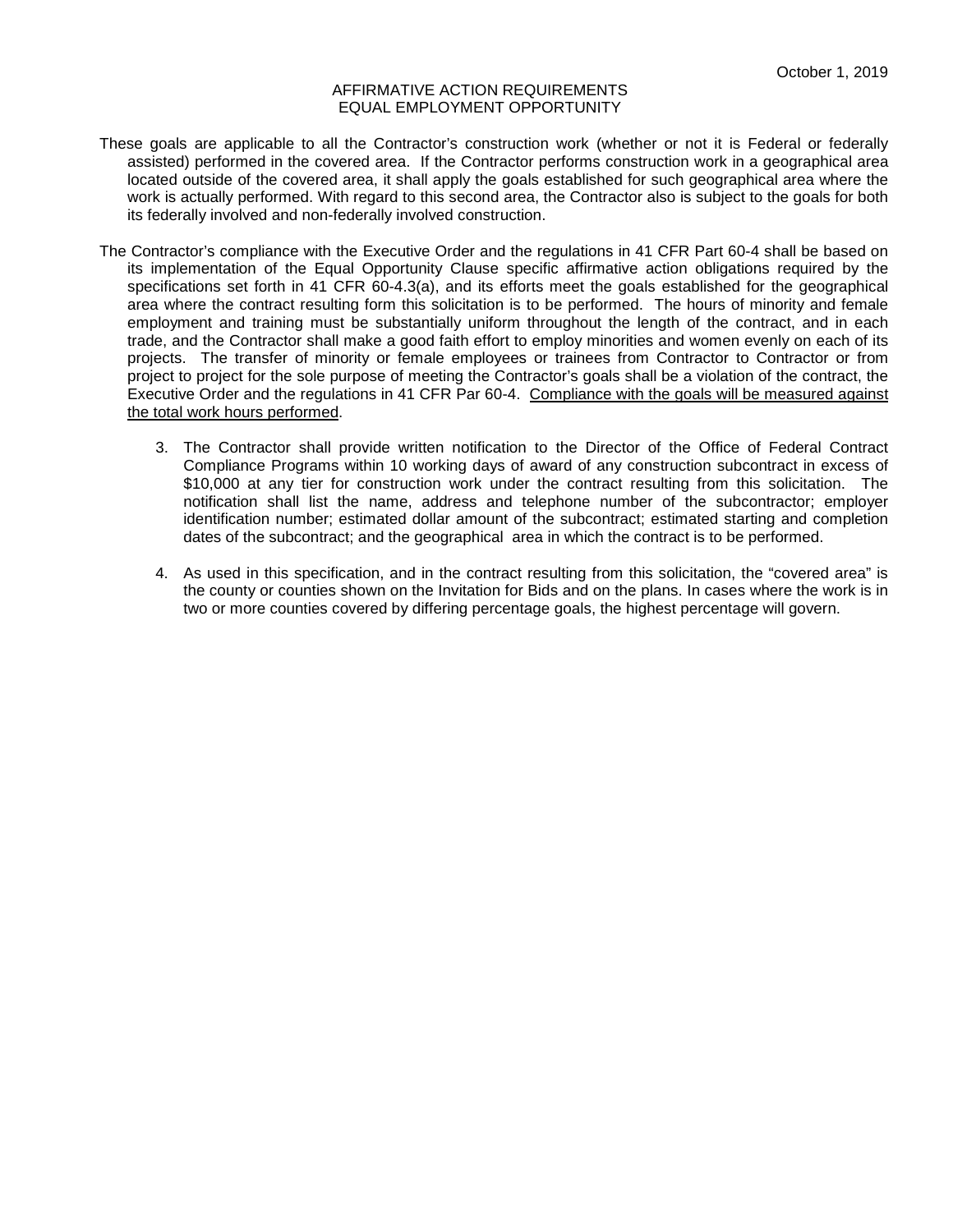### **B. STANDARD FEDERAL EQUAL EMPLOYMENT OPPORTUNITY CONSTRUCTION CONTRACT SPECIFICATIONS**

Standard Federal Equal Employment Opportunity Construction Contract Specifications (Executive Order 11246)

- 1. As used in these Specifications:
	- a. "Covered area" means the geographical area described in the solicitation from which this contract resulted;
	- b. "Director" means Director, Office of Federal Contract Compliance Programs, United States Department of Labor, or any person to whom the Director delegates authority;
	- c. "Employer identification number" means the Federal Social Security number used on the Employer's Quarterly Federal Tax Return, U.S. Treasury Department Form 941.
	- d. "Minority" includes;
		- (i) Black (all persons having origins in any of the Black African racial groups not of Hispanic origin);
		- (ii) Hispanic (all persons of Mexican, Puerto Rican, Cuban, Central or South American or other Spanish Culture or origin, regardless of race);
		- (iii) Asian and Pacific Islander (all persons having origins in any of the original peoples of the Far East, Southeast Asia, the Indian Subcontinent, or the Pacific Islands); and
		- (iv) American Indian or Alaskan Native (all persons having origins in any of the original peoples of North America and maintaining identifiable tribal affiliations through membership and participation or community identification).
- 2. Whenever the Contractor, or any Subcontractor at any tier, subcontracts a portion of the work involving any construction trade, it shall physically include in each subcontract in excess of \$10,000 the provisions of these specifications and the Notice which contains the applicable goals for minority and female participation and which is set forth in the solicitations from which this contract resulted.
- 3. If the Contractor is participating (pursuant to 41 CFR 60-4.5) in a Hometown Plan approved by the U.S. Department of Labor in the covered area either individually or through an association, its affirmative action obligations on all work in the Plan area (including goals and timetables) shall be in accordance with that Plan for those trades which have unions participating in the Plan. Contractors must be able to demonstrate their participation in and compliance with the provisions of any such Hometown Plan. Each Contractor or Subcontractor participating in an approved Plan is individually required to comply with its obligations under the EEO clause, and to make a good faith effort to achieve each goal under the Plan in each trade in which it has employees. The overall good faith performance by other Contractors or Subcontractor toward a goal in an approved Plan does not excuse any covered Contractor's or Subcontractor's failure to take good faith efforts to achieve the Plan goals and timetables.
- 4. The Contractor shall implement the specific affirmative action standards provided in paragraphs 7a through p of these specifications. The goals set forth in the solicitation from which this contract resulted are expressed as percentages of the total hours of employment and training of minority and female utilization the Contractor should reasonably be able to achieve in each construction trade in which it has employees in the covered area. Covered Construction contractors performing construction work in geographical areas where they do not have a Federal or federally assisted construction contract shall apply the minority and female goals established for the geographical area where the work is being performed. Goals are published periodically in the Federal Register in notice form, and such notices may be obtained from any office of Federal Contract Compliance Programs Office or from Federal procurement contracting officers. The Contractor is expected to make substantially uniform progress in meeting its goals in each craft during the period specified.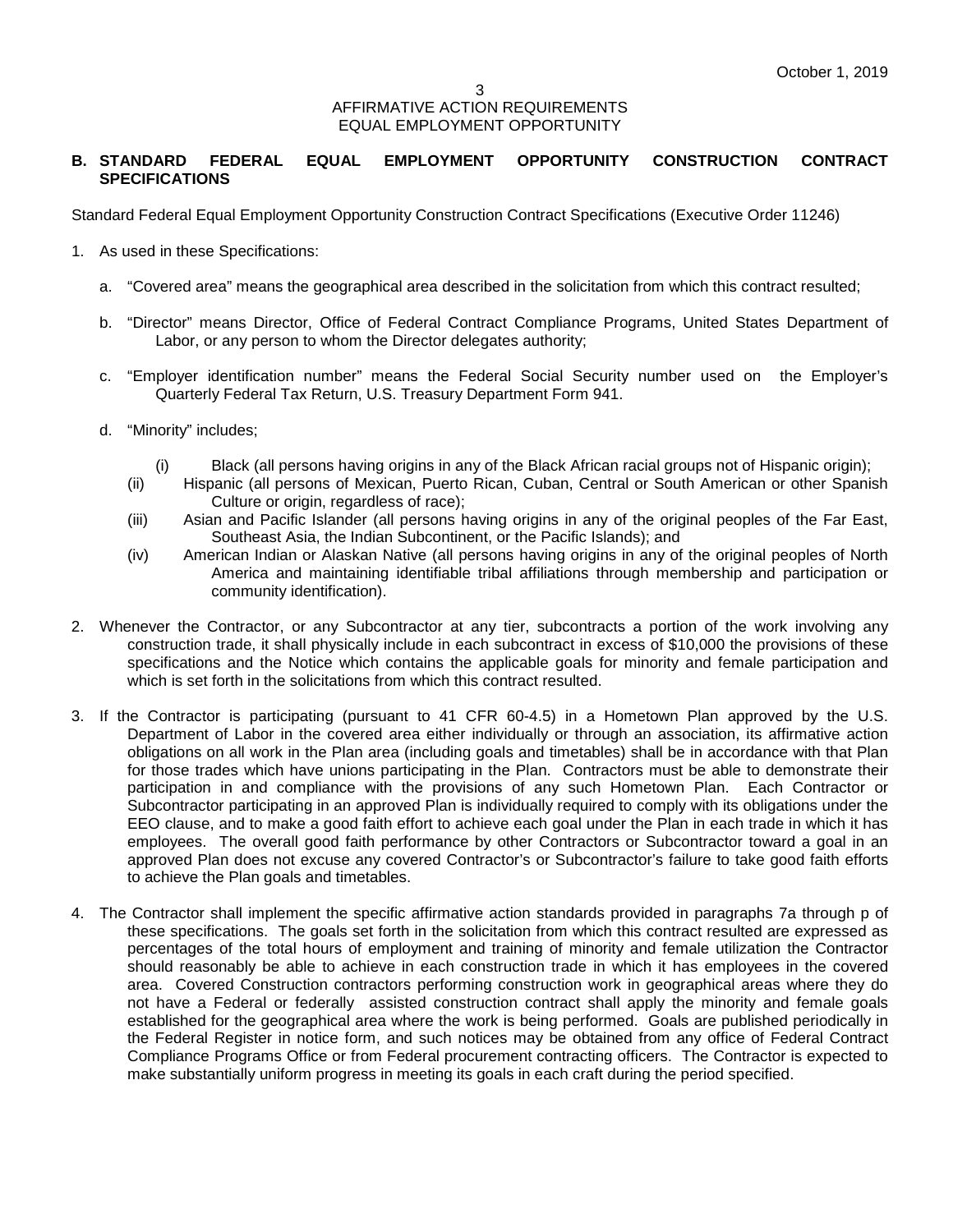- 5. Neither the provisions of any collective bargaining agreement, nor the failure by a union with whom the Contractor has a collective bargaining agreement, to refer either minorities or women shall excuse the Contractor's obligations under these specifications, Executive Order 11246, or the regulations promulgated pursuant thereto.
- 6. In order for the nonworking training hours of apprentices and trainees to be counted in meeting the goals, such apprentices and trainees must be employed by the Contractor during the training period, and the Contractor must have made a commitment to employ the apprentices and trainees at the completion of their training, subject to the availability of employment opportunities. Trainees must be trained pursuant to training programs approved by the U.S. Department of Labor.
- 7. The Contractor shall take specific affirmative actions to ensure equal employment opportunity. The evaluation of the Contractor's compliance with these specifications shall be based upon its effort to achieve maximum results from its actions. The Contractor shall document these efforts fully, and shall implement affirmative action steps at least as extensive as the following;
	- a. Ensure and maintain a working environment free of harassment, intimidation , and coercion at all sites, and in all facilities at which the Contractor's employees are assigned to work. The Contractor, where possible, will assign two or more women to each construction project. The Contractor shall specifically ensure that all foremen, superintendents, and other on-site supervisory personnel are aware of and carry out the Contractor's obligation to maintain such a working environment, with specific attention to minority or female individuals working at such sites or in such facilities.
	- b. Establish and maintain a current list of minority and female recruitment sources, provide written notification to minority and female recruitment sources and to community organizations when the Contractor or its union have employment opportunities available, and maintain a record of the organization's responses.
	- c. Maintain a current file of the names, addresses and telephone numbers of each minority and female off-thestreet applicant and minority or female referral from a union, a recruitment source of community organization and of what action was taken with respect to each individual. If such individual was sent to the union hiring hall for referral and was not referred back to the Contractor by the union or, if referred, not employed by the Contractor, this shall be documented in the file with the reason therefor, along with whatever additional actions the Contractor may have taken.
	- d. Provide immediate written notification to the Director when the union with which the Contractor has a collective bargaining agreement has not referred to the Contractor a minority person or woman sent by the Contractor, or when he Contractor has other information that the union referral process has impeded the Contractor's efforts to meet its obligations.
	- e. Develop on-the-job training opportunities and/or participate in training programs for the area which expressly include minorities and women, including upgrading programs and apprenticeship and trainee programs relevant to the Contractor's employment needs, especially those programs funded or approved by the Department of Labor. The Contractor shall provide notice of these programs to the sources compiled under 7b above.
	- f. Disseminate the Contractor's EEO policy by providing notice of the policy to unions and training programs and requesting their cooperation in assisting the Contractor in meeting its EEO obligations; by including it in any policy manual and collective bargaining agreement; by publicizing it in the company newspaper, annual report, etc., by specific review of the policy with all management personnel and with all minority and female employees at least once a year, and by posting the Contractor's EEO policy on bulletin boards accessible to all employees at each location where construction work is performed.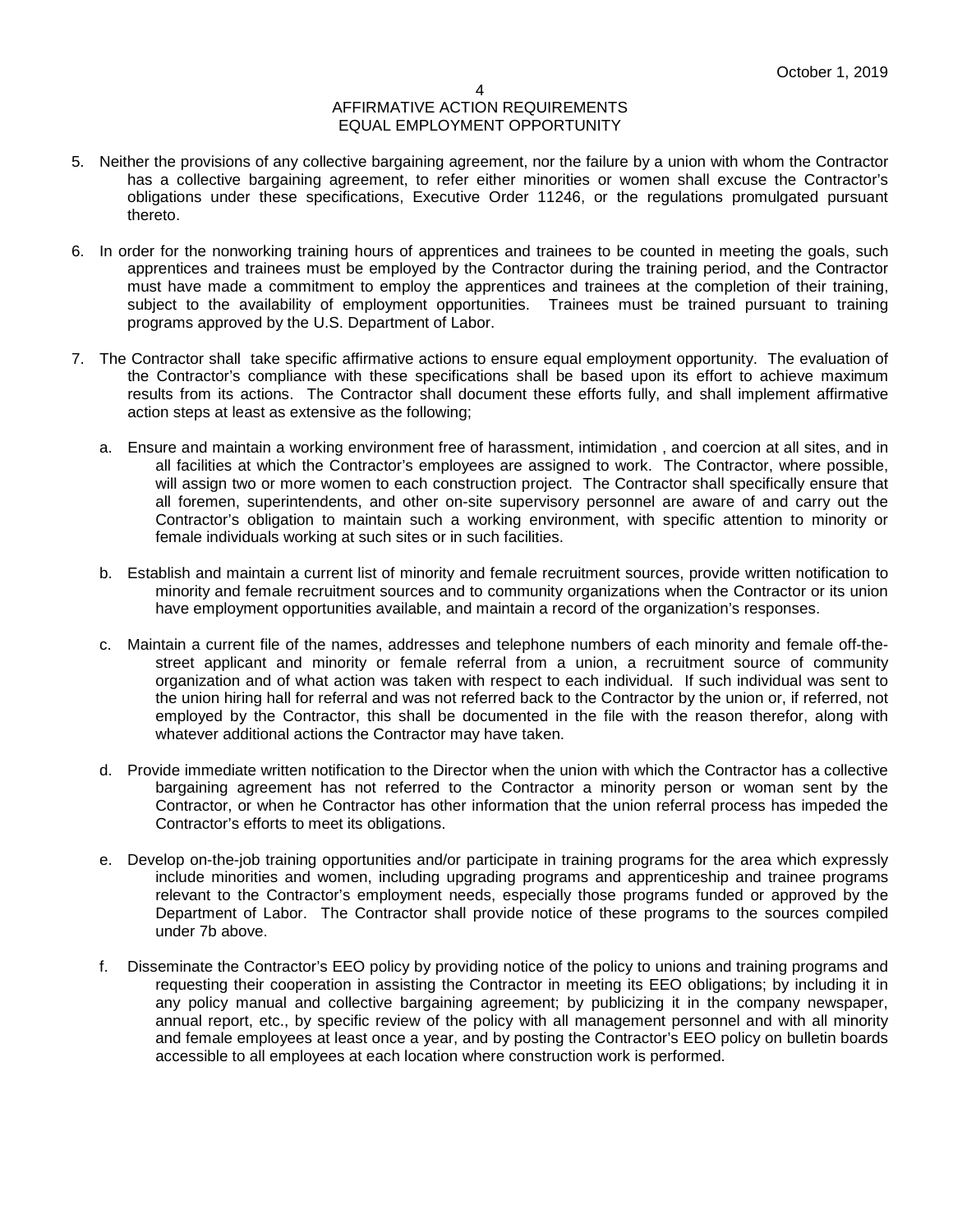- g. Review, at least annually, the Contractor's EEO policy and affirmative action obligations under these specifications with all employees having any responsibility for hiring, assignment, layoff, termination or other employment decisions including specific review of these items with onsite supervisory personnel such as Superintendents, General Foreman, etc., prior to the initiation of construction work at any job site. A written record shall be made and maintained identifying the time and place of these meetings, persons attending, subject matter discussed, and disposition of the subject matter.
- h. Disseminate the Contractor's EEO policy externally by including it in any advertising in the news media, specifically including minority and female news media, and providing written notification to and discussing the Contractors and Subcontractors with whom the Contractor does or anticipates doing business.
- i. Direct its recruitment efforts, both oral and written, to minority, female and community organizations, to schools with minority and female students and to minority and female recruitment and training organizations serving the Contractor's recruitment area and employment needs. Not later than one month prior to the date for the acceptance of applications for apprenticeship or other training by any recruitment source, the Contractor shall send written notification to organizations such as the above, describing the openings, screening procedures, and tests to be used in the selection process.
- j. Encourage present minority and female employees to recruit other minority persons and women and, where reasonable, provide after school, summer and vacation employment to minority and female youth both on the site and in other areas of a Contractor's workforce.
- k. Validate all tests and other selection requirements where there is an obligation to do so under 41 CFR Part 60- 3.
- l. Conduct, at least annually, an inventory and evaluation at least of all minority and female personnel for promotional opportunities and encourage these employees to seek or to prepare for, through appropriate training, etc. such opportunities.
- m. Ensure that seniority practices, job classifications, work assignments and other personnel practices, do not have a discriminatory effect by continually monitoring all personnel and employment related activities to ensure that the EEO policy and the Contractor's obligations under these specifications are being carried out.
- n. Ensure that all facilities and Contractor's activities are nonsegregated except that separate or single-user toilet and necessary changing facilities shall be provided to assure privacy between the sexes.
- o. Document and maintain a record of all solicitations of offers for subcontracts from minority and female construction contractors and suppliers, including circulation of solicitations to minority and female contractor associations and other business associations.
- p. Conduct a review, at least annually, of all supervisor's adherence to and performance under the Contractor's EEO policies and affirmative action obligation.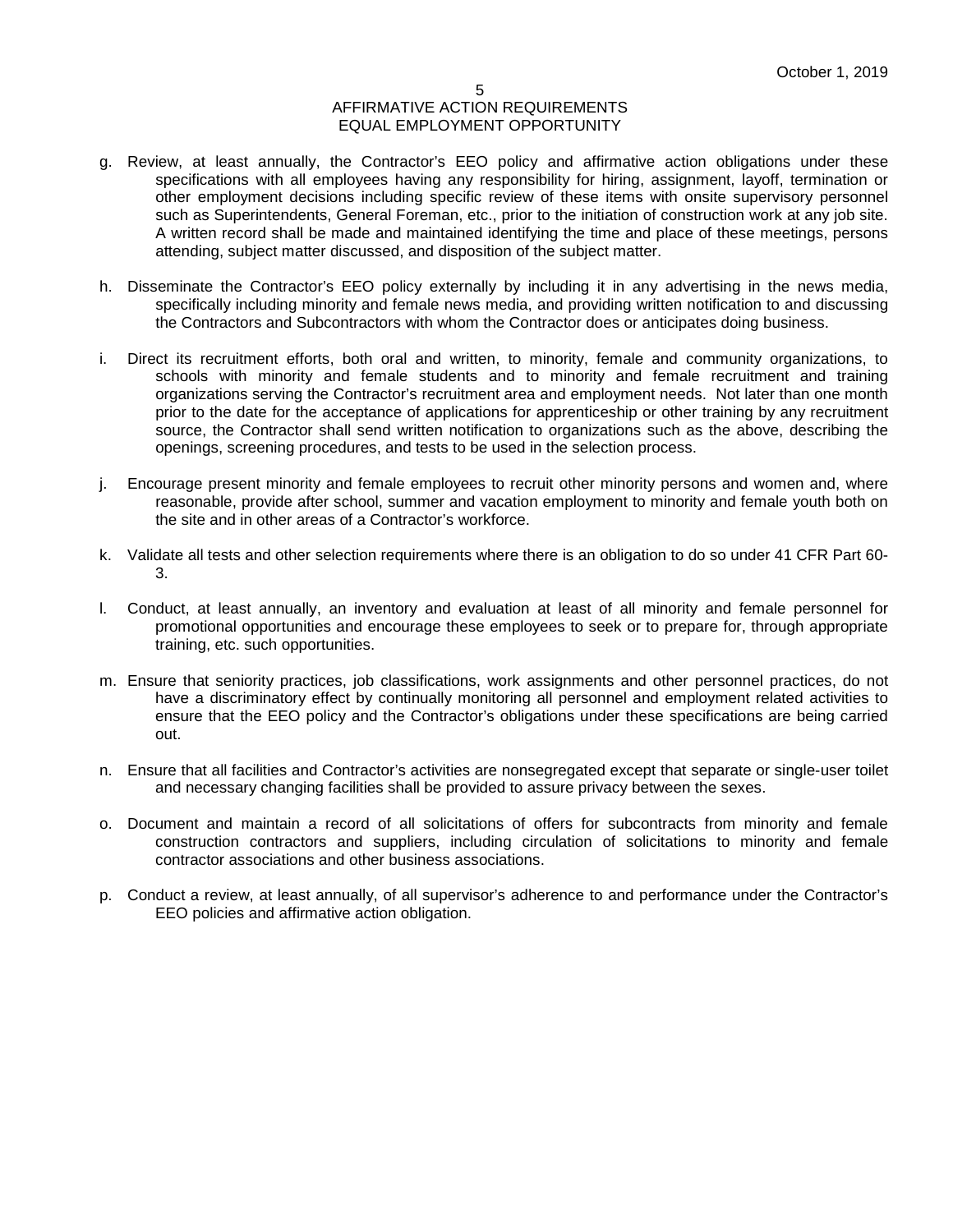- 8. Contractors are encouraged to participate in voluntary associations which assist in fulfilling one or more of their affirmative action obligations (7a through p). The efforts of a contractor association, joint contractor-union contractor-community, or other similar group of which the Contractor is a member and participant, may be asserted as fulfilling any one or more of its obligations under 7a through p of these specifications provided that the Contractor actively participates in the group, makes every effort to assure that the group has a positive impact on the employment of minorities and women in the industry, ensures that the concrete benefits of the program are reflected in the Contractor's minority and female workforce participation, makes a good faith effort to meet its individual goal and timetables, and can provide access to documentation which demonstrates the effectiveness of actions taken on behalf of the Contractor. The obligation to comply, however, is the Contractor's and failure of such a group to fulfill an obligation shall not be a defense for the Contractor's noncompliance.
- 9. A single goal for minorities and a separate single goal for women have been established. The Contractor, however, is required to provide equal employment opportunity and to take affirmative action for all minority groups, both male and female, and all women, both minority and non-minority. Consequently, the Contractor may be in violation of the Executive Order if a particular group is employed in a substantially disparate manner (for example, even thought the Contractor has achieved its goals for women generally, the Contractor may be in violation of the Executive Order if a specific minority group of women is underutilized).
- 10. The Contractor shall not use the goals and timetables or affirmative action standards to discriminate against any person because of race, color, religion, sex, or national origin.
- 11. The Contractor shall not enter into any Subcontract with any person or firm debarred from Government contracts pursuant to Executive Order 11246.
- 12. The Contractor shall carry out such sanctions and penalties for violation of these specifications and of the Equal Opportunity Clause, including suspension, termination and cancellation of existing subcontracts as may be imposed or ordered pursuant to Executive Order 11246, as amended, and its implementing regulations, by the Office of Federal Contract Compliance Programs. Any Contractor who fails to carry out such sanctions and penalties shall be in violation of these specifications and Executive Order 11246, as amended.
- 13 The Contractor in fulfilling its obligations under these specifications, shall implement specific affirmative action steps, at least as extensive as those standards prescribed in paragraph 7 of these specifications, so as to achieve maximum results from its efforts to ensure equal employment opportunity. If the Contractor fails to comply with the requirements of the Executive Order, the implementing regulations, or these specifications, the Director shall proceed in accordance with 41 CFR 60-4.8.
- 14. The Contractor shall designate a responsible official to monitor all employment related activity to ensure that the company EEO policy is being carried out, to submit reports relating to the provisions hereof as may be required by the Government and to keep records. Records shall at least include for each employee the name, address, telephone numbers, construction trade, union affiliation if any, employee identification number when assigned, social security number, race, sex, status (e.g., mechanic, apprentice, trainee, helper, or laborer), dates of changes in status, hours worked per week in the indicated trade, rate of pay, and locations at which the work was performed. Records shall be maintained in an easily understandable and retrievable form, however, to the degree that existing records satisfy this requirement, contractors shall not be required to maintain separate records.
- 15. Nothing herein provided shall be construed as a limitation upon the application of other laws which establish different standards of compliance or upon application of requirements for the hiring of local or other area residents (e.g., those under the Public Works Employment Act of 1977 and the Community Development Block Grant Program).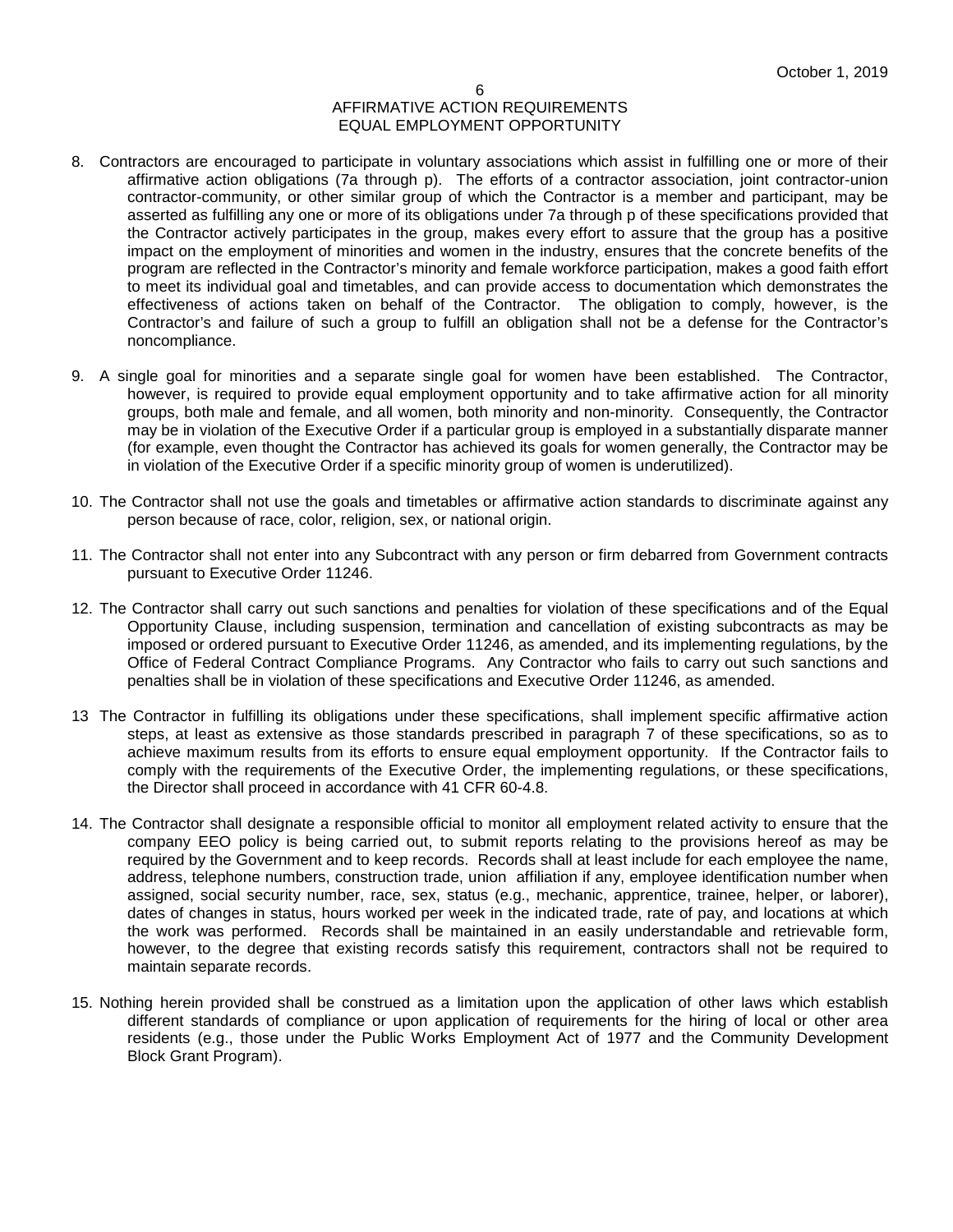### **C. SPECIFIC EQUAL EMPLOYMENT OPPORTUNITY RESPONSIBILITIES.**

- 1. *General.*
	- a. Equal employment opportunity requirements not to discriminate and to take affirmative action to assure equal employment opportunity as required by Executive Order 11246 and Executive Order 11375 are set forth in Required Contract. Provisions (Form FHWA 1273 or 1316, as appropriate) and these Special Provisions which are imposed pursuant to Section 140 of Title 23, U.S.C., as established by Section 22 of the Federal-Aid highway Act of 1968. The requirements set forth in these Special Provisions shall constitute the specific affirmative action requirements for project activities under this contract and supplement the equal employment opportunity requirements set forth in the Required Contract provisions.
	- b. The Contractor will work with the State highway agencies and the Federal Government in carrying out equal employment opportunity obligations and in their review of his/her activities under the contract.
	- c. The Contractor and all his/her subcontractors holding subcontracts not including material suppliers, of \$10,000 or more, will comply with the following minimum specific requirement activities of equal employment opportunity: (The equal employment opportunity requirements of Executive Order 11246, as set forth in Volume 6, Chapter 4, Section 1, Subsection 1 of the Federal-Aid Highway Program Manual, are applicable to material suppliers as well as contractors and subcontractors.) The Contractor will include these requirements in every subcontract of \$10,000 or more with such modification of language as is necessary to make them binding on the subcontractor.
- 2. *Equal Employment Opportunity Policy*. The Contractor will accept as his operating policy the following statement which is designed to further the provision of equal employment opportunity to all persons without regard to their race, color, religion, sex, or national origin, and to promote the full realization of equal employment opportunity through a positive continuing program;
	- It is the policy of this Company to assure that applicants are employed, and that employees are treated during employment, without regard to their race, religion, sex, color, or national origin. Such action shall include; employment, upgrading, demotion, or transfer; recruitment or recruitment advertising; layoff or termination; rates of pay or other forms of compensation; and selection for training, including apprenticeship, preapprenticeship, and/or on-the-job training.
- 3. *Equal Employment Opportunity Officer*. The Contractor will designate and make known to the State highway agency contracting officers and equal employment opportunity officer (herein after referred to as the EEO Officer) who will have the responsibility for an must be capable of effectively administering and promoting an active contractor program of equal employment opportunity and who must be assigned adequate authority and responsibility to do so.
- 4. *Dissemination of Policy*.
	- a. All members of the Contractor's staff who are authorized to hire, supervise, promote, and discharge employees, or who recommend such action, or who are substantially involved in such action, will be made fully cognizant of, and will implement, the Contractor's equal employment opportunity policy and contractual responsibilities to provide equal employment opportunity in each grade and classification of employment. To ensure that the above agreement will be met, the following actions will be taken as a minimum;
		- (1) Periodic meetings of supervisory and personnel office employees will be conducted before the start of work and then not less often than once every six months, at which time the Contractor's equal employment opportunity policy and its implementation will be reviewed and explained. The meetings will be conducted by the EEO Officer or other knowledgeable company official.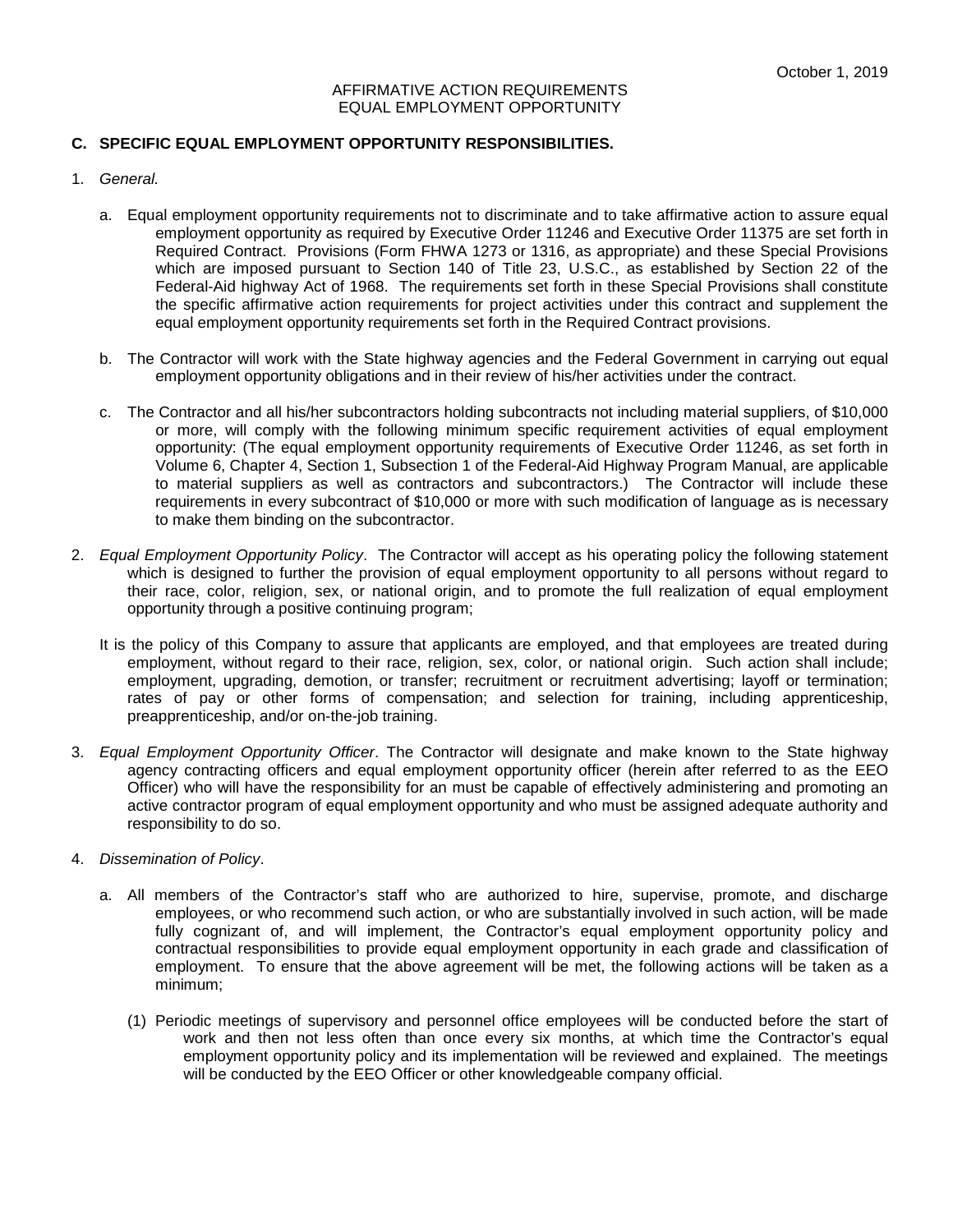- (2) All new supervisory or personnel office employees will be given a thorough indoctrination by the EEO Officer or other knowledgeable company official, covering all major aspects of the Contractor's equal employment opportunity obligations within thirty days following their reporting for duty with the Contractor.
- (3) All personnel who are engaged in direct recruitment for the project will be instructed by the EEO Officer or appropriate company official in the Contractor's procedures for locating and hiring minority group employees.
- b. In order to make the Contractor's equal employment opportunity policy known to all employees, prospective employees and potential sources of employees, i.e., schools, employment agencies, labor unions (where appropriate), college placement officers, etc., the Contractor will take the following actions:
	- (1) Notices and posters setting forth the Contractor's equal employment opportunity policy will be placed in areas readily accessible to employees, applicants for employment and potential employees.
	- (2) The Contractor's equal employment opportunity policy and the procedures to implement such policy will be brought to the attention of employees by means of meetings, employee handbooks, or other appropriate means.

#### 5. *Recruitment*.

.

- a. When advertising for employees, the Contractor will include in all advertisements for employees the notation; "An Equal Opportunity Employer." All such advertisements will be published in newspapers or other publications having a large circulation among minority groups in the area from which the project work force would normally be derived.
- b. The Contractor will, unless precluded by a valid bargaining agreement, conduct systematic and direct recruitment through public and private employee referral sources likely to yield qualified minority group applicants, including, but not limited to, State employment agencies, schools, colleges and minority group organizations. To meet this requirement, the Contractor will, through his EEO Officer, identify sources of potential minority group employees, and establish with such identified sources procedures whereby minority group applicants may be referred to the Contractor for employment consideration.
	- In the event the Contractor has a valid bargaining agreement providing for exclusive hiring hall referrals, he is expected to observe the provisions of that agreement to the extent that the system permits the Contractor's compliance with equal employment opportunity contract provisions. (The U.S. Department of Labor has held that where implementation of such agreements have the effect of discriminating against minorities or women, or obligates the Contractor to do the same, such implementation violates Executive Order 11246, as amended.)
- c. The Contractor will encourage his present employees to refer minority group applicants for employment by posting appropriate notices or bulletins in areas accessible to all such employees. In addition, information and procedures with regard to referring minority group applicants will be discussed with employees.
- `6. *Personnel Actions*. Wages, working conditions, and employee benefits shall be established and administered, and personnel actions of every type, including hiring, upgrading, promotion, transfer, demotion, layoff, and termination, shall be taken without regard to race, color, religion, sex, or national origin. The following procedures shall be followed;
	- a. The Contractor will conduct periodic inspections of project sites to insure that working conditions and employee facilities do not indicate discriminatory treatment of project site personnel.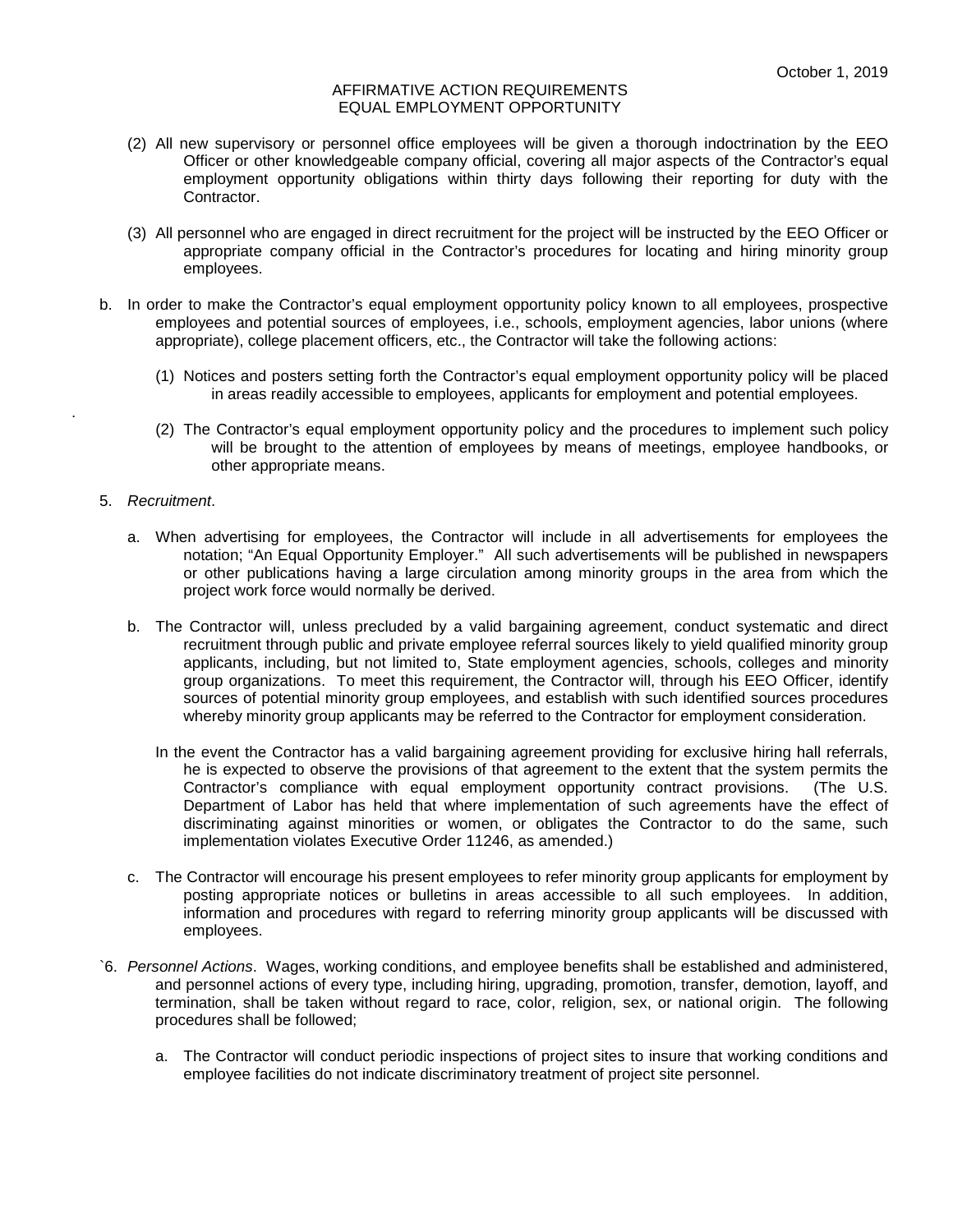- b. The Contractor will periodically evaluate the spread of wages paid within each classification to determine any evidence of discriminatory wage practices.
- c. The Contractor will periodically review selected personnel actions in depth to determine whether there is evidence of discrimination. Where evidence is found, the Contractor will promptly take corrective action. If the review indicates that the discrimination may extend beyond the actions reviewed, such corrective action shall include all affected persons.
- d. The Contract will promptly investigate all complaints of alleged discrimination made to the Contractor in connection with his obligations under this contract, will attempt to resolve such complaints, and will take appropriate corrective action within a reasonable time. If the investigation indicates that the discrimination may affect persons other than the complainant, such corrective action shall include such other persons. Upon completion of each investigation, the Contractor will inform every complainant of all of his avenues of appeal.
- 7. *Training and Promotion*.
	- a. The Contractor will assist in locating, qualifying, and increasing the skills of minority group and women employees, and applicants for employment.
	- b. Consistent with the Contractor's work force requirements and as permissible under Federal and State regulations, the Contractor shall make full use of training programs, i.e., apprenticeship, and on-thejob training programs for the geographical area of contract performance. Where feasible, 25 percent of apprentices or trainees in each occupation shall be in their first year of apprenticeship or training.
	- c. The Contractor will advise employees and applicants for employment of available training programs and entrance requirements for each.
	- d. The Contractor will periodically review the training and promotion potential of minority group and women employees and will encourage eligible employees to apply for such training and promotion.
- 8. *Unions*. If the Contractor relies in whole or in part upon unions as a source of employees, the Contractor will use his/her best efforts to obtain the cooperation of such unions to increase opportunities for minority groups and women with the unions, and to effect referrals by such unions of minority and female employees. Actions by the Contractor either directly or thorough a contractor's association acting as agent will include the procedures set forth below:
	- a. The Contractor will use best efforts to develop, in cooperation with the unions, joint training programs aimed toward qualifying more minority group members and women for membership in the unions and increasing the skills of minority group employees and women so that they may qualify for higher paying employment.
	- b. The Contractor will use best efforts to incorporate an equal employment opportunity clause into each union agreement to the end that such union will be contractually bound to refer applicants without regard to their race, color, religion, sex, or national origin.
	- c. The Contractor is to obtain information as to the referral practices and policies of the labor union except that to the extent such information is within the exclusive possession of the labor union and such labor union refuses to furnish such information to the Contractor, the Contractor shall so certify to the State highway department and shall set forth what efforts have been made to obtain such information.